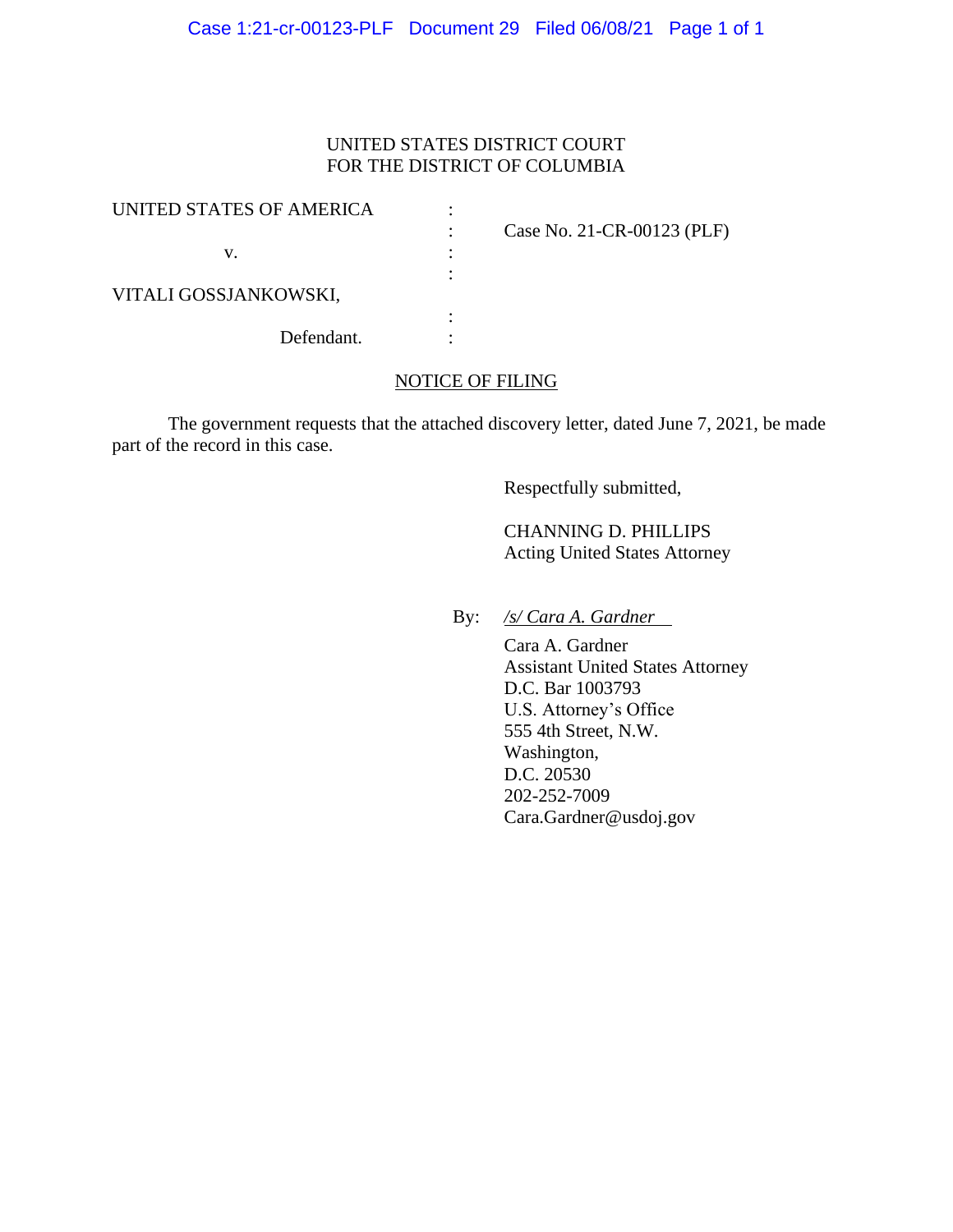

# **U.S. Department of Justice**

**Channing D. Phillips Acting United States Attorney**

*District of Columbia*

*Judiciary Center 555 Fourth St., N.W. Washington, D.C. 20530*

June 7, 2021

VIA USAFX and Email Celia Goetzl, Esq. Celia\_Goetzl@fd.org

Ubong Akpan, Esq. Ubong\_Akpan@fd.org

Re: *United States v. Vital GossJankowski, 21-CR-123 (PLF)* 

Dear Counsel:

Pursuant to our discovery obligations, we are writing to document previous discovery provided as well as discovery that the government is providing with this letter:

- On **May 12, 2021**, the government provided the following items:
	- o Electronic images of the following devices that were seized from your client pursuant to a search warrant:
		- Android phone
		- iPad
		- MacBook Air Laptop
		- Lenovo Laptop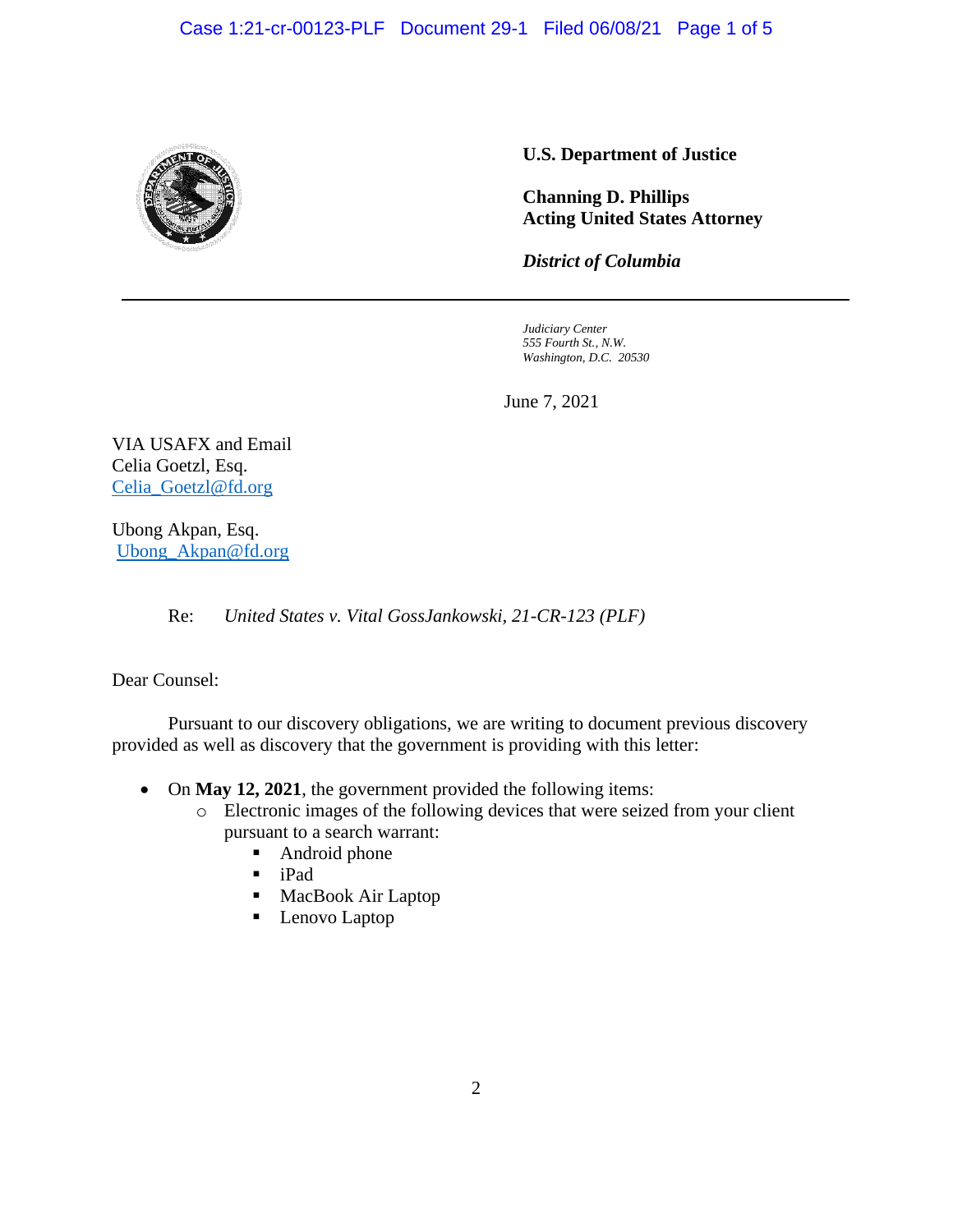- With this letter, the government is also provided the following files via USAfx:
	- Items related to the individual who recorded the GoPro Video (6 files)  $\circ$ 
		- EXTERNAL EMAILI FW New Text Tip Redacted.pdf
		- 0176-WF-3366759 0010373 Redacted.pdf
		- 0176-WF-3366759-Intake\_0007752\_Redacted.pdf
		- 0176-WF-3366759-Intake 0011414 Redacted.pdf
		- FBI San Diego Lead Coverage EC\_Redacted.pdf
		- Telephone Call from Defense Attorney Lee Stapleton Redacted.pdf
	- Two videos related to an interview of your client's roommate  $\circ$ 
		- 837 FLORIDA AVENUE NE (roommate Interview).mp4
		- Interview of Gossjankowski roommate (ASL Translator).MTS
	- One video file entitled "UNVELIEVABLE Footage"  $\circ$ 
		- UNBELIEVABLE Footage \_ Trump Supporters Battle Cops Inside the Capitol.mp4
	- Seventeen photos from the execution of the search warrant  $\circ$ 
		- 1 (Search Warrant Photo 837 Florida Ave NE).jpg
		- 2 (Search Warrant Photo 837 Florida Ave NE).jpg
		- 3 (Search Warrant Photo 837 Florida Ave NE).jpg
		- 4 (Search Warrant Photo 837 Florida Ave NE).jpg
		- 5 (Search Warrant Photo 837 Florida Ave NE).jpg
		- 6 (Search Warrant Photo 837 Florida Ave NE).jpg
		- 7 (Search Warrant Photo 837 Florida Ave NE).jpg
		- 8 (Search Warrant Photo 837 Florida Ave NE).jpg
		- 9 (Search Warrant Photo 837 Florida Ave NE).jpg
		- 10 (Search Warrant Photo 837 Florida Ave NE).jpg
		- 11 (Search Warrant Photo 837 Florida Ave NE).jpg
		- 12 (Search Warrant Photo 837 Florida Ave NE).jpg
		- 13 (Search Warrant Photo 837 Florida Ave NE).jpg
		- 14 [Search Warrant Photo 837 Florida Ave NE).jpg
		- 15 (Search Warrant Photo 837 Florida Ave NE).jpg
		- 16 (Search Warrant Photo 837 Florida Ave NE).jpg
		- 17 (Search Warrant Photo 837 Florida Ave NE).jpg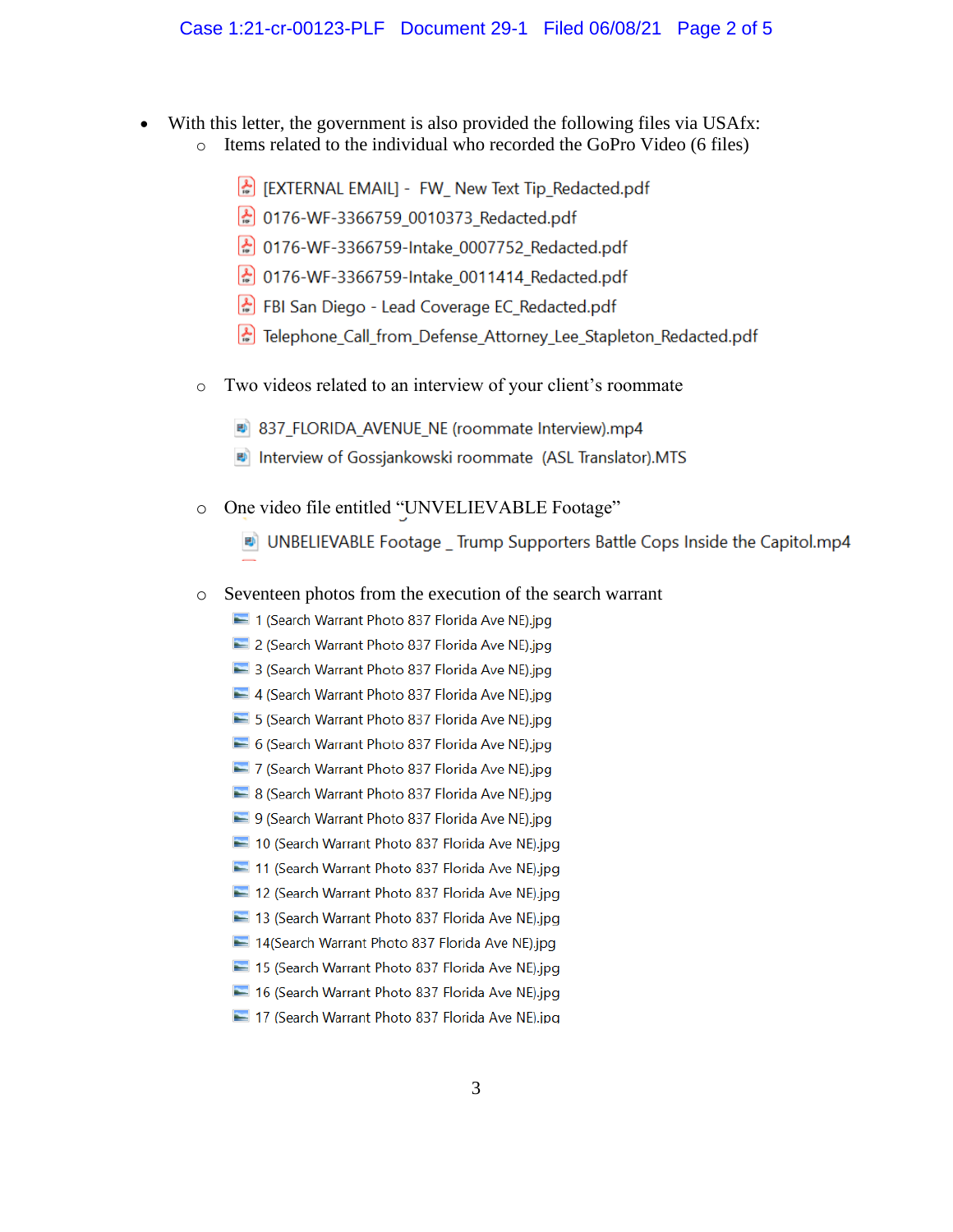- o The following files are designated **HIGHLY SENSITIVE** under the Protective Order entered in this case:
	- 3 files of surveillance footage
	- 10074 USCH BA Lower W Terrace Door Exterior-2021-01-06 14h30min00s000ms.asf
	- 0074 USCH BA Lower W Terrace Door Exterior-2021-01-06 14h49min00s000ms.asf
	- 0074 USCH BA Lower W Terrace Door Exterior-2021-01-06\_15h30min00s000ms.asf
- o The following files are designated **SENSITIVE** under the Protective Order entered in this case:
	- Four files related to Officer M.M.
		- 089B-WF-3373679 0000160 1A0000093 0000001 Redacted.pdf
		- 089B-WF-3373679 0000160 Redacted.pdf
		- Officer MM Interview notes Redacted.pdf
		- US Capitol Officer M Interview 302 Redacted.pdf
	- Six files related to Serial 44 (only the PDF files are sensitive; the photos are not sensitive)
		- 1- 0176-WF-3366759-GOSSJANKOWSKI 0000044 1A0000038 0000001.png
		- 2 0176-WF-3366759-GOSSJANKOWSKI\_0000044\_1A0000038\_0000002.json\_Redacted.pdf
		- 1- 0176-WF-3366759-GOSSJANKOWSKI 0000044 1A0000038 0000003.png
		- 0176-WF-3366759-GOSSJANKOWSKI 0000044 1A0000038 0000004 Redacted.pdf
		- Molder 2366759-GOSSJANKOWSKI\_0000044\_Import\_Redacted.pdf
		- MO176-WF-3366759-GOSSJANKOWSKI\_0000044\_Redacted.pdf

## (*As with all files uploaded to USAfX, they may automatically delete after 60 days per the automatic retention policy in place. Please download the files before then.)*

Note that all these files will be being formally processed for discovery by the discovery team assigned to the Capitol Riots cases. As such, the same files will be re-produced with batesstamps at a later date. Nevertheless, we wanted to provide you what we can now as we wait for this processing to be finalized.

### *Upcoming Discovery*

The government will continue to provide additional discovery on a rolling basis. Like the files being provided in connection with this letter, all the files will be re-disclosed once processed and bates-stamped by the discovery team.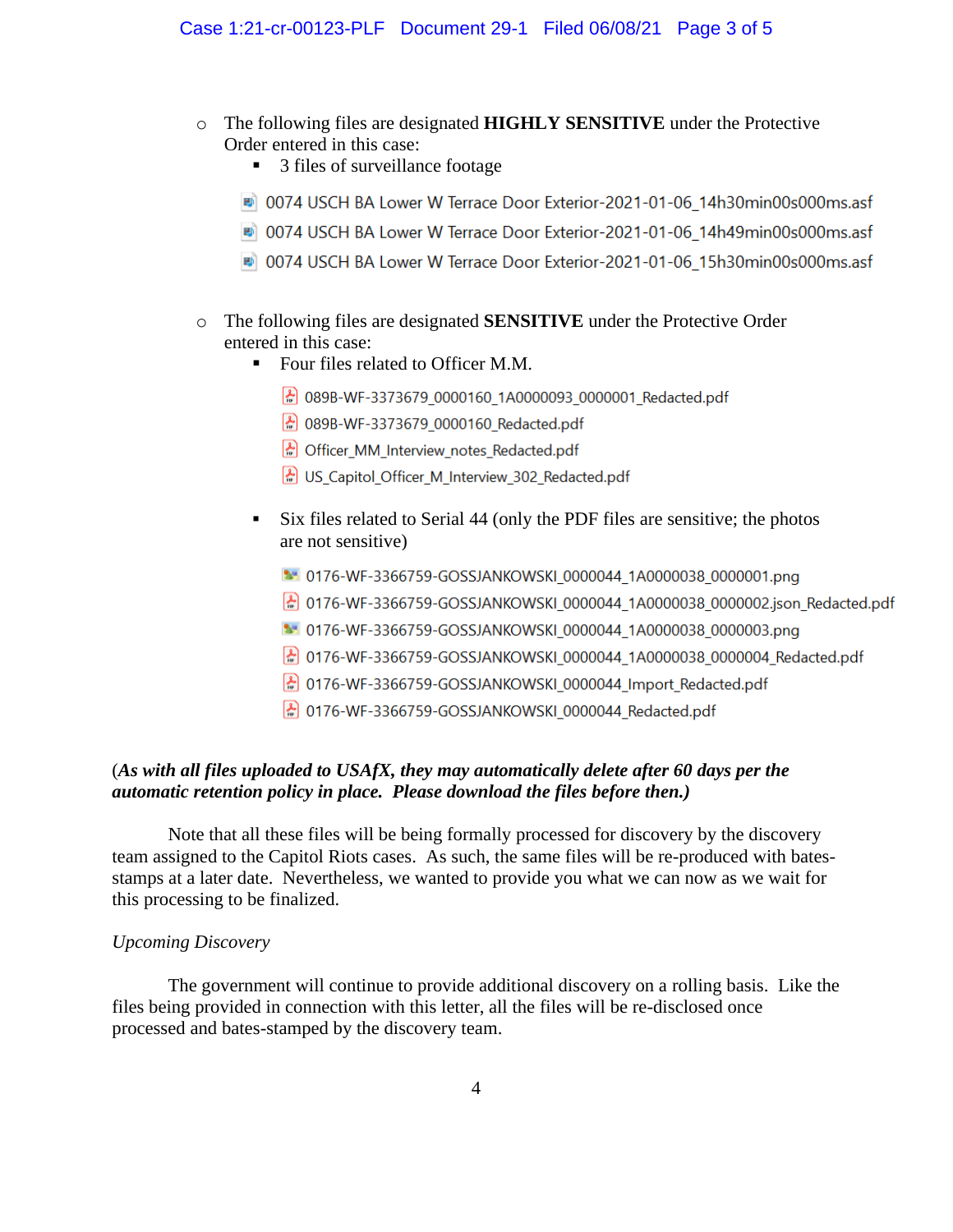Due to the extraordinary nature of the January 6, 2021 Capitol Attack, the government anticipates that a large volume of materials may contain information relevant to this prosecution. These materials may include, but are not limited to, surveillance video, statements of similarly situated defendants, forensic searches of electronic devices and social media accounts of similarly situated defendants, and citizen tips. The government is working to develop a system that will facilitate access to these materials. In the meantime, please let us know if there are any categories of information that you believe are particularly relevant to your client.

Please contact us if you have any issues accessing the information, and to confer regarding pretrial discovery as provided in Fed. R. Crim. P. 16.1.

We recognize the government's discovery obligations under *Brady v. Maryland*, 373 U.S. 83 (1963), its progeny, and Rule 16. We will provide timely disclosure if any such material comes to light. Consistent with *Giglio*, *Ruiz*, and 18 U.S.C. § 3500, we will provide information about government witnesses prior to trial and in compliance with the court's trial management order.

We request reciprocal discovery to the fullest extent provided by Rule 16 of the Federal Rules of Criminal Procedure, including results or reports of any physical or mental examinations, or scientific tests or experiments, and any expert witness summaries. We also request that defendant(s) disclose prior statements of any witnesses defendant(s) intends to call to testify at any hearing or trial. *See* Fed. R. Crim. P. 26.2; *United States v. Nobles*, 422 U.S. 255 (1975). We request that such material be provided on the same basis upon which the government will provide defendant(s) with materials relating to government witnesses.

Additionally, pursuant to Federal Rules of Criminal Procedure 12.1, 12.2, and 12.3, we request that defendant(s) provide the government with the appropriate written notice if defendant(s) plans to use one of the defenses referenced in those rules. Please provide any notice within the time period required by the Rules or allowed by the Court for the filing of any pretrial motions.

We will forward additional discovery as it becomes available. If you have any questions, please feel free to contact us.

#### */s/ Cara Gardner*

 Cara Gardner Assistant United States Attorney D.C. Bar 1003793 U.S. Attorney's Office 555 4th Street, N.W. Washington, D.C. 20530 202-252-7009 Cara.Gardner@usdoj.gov